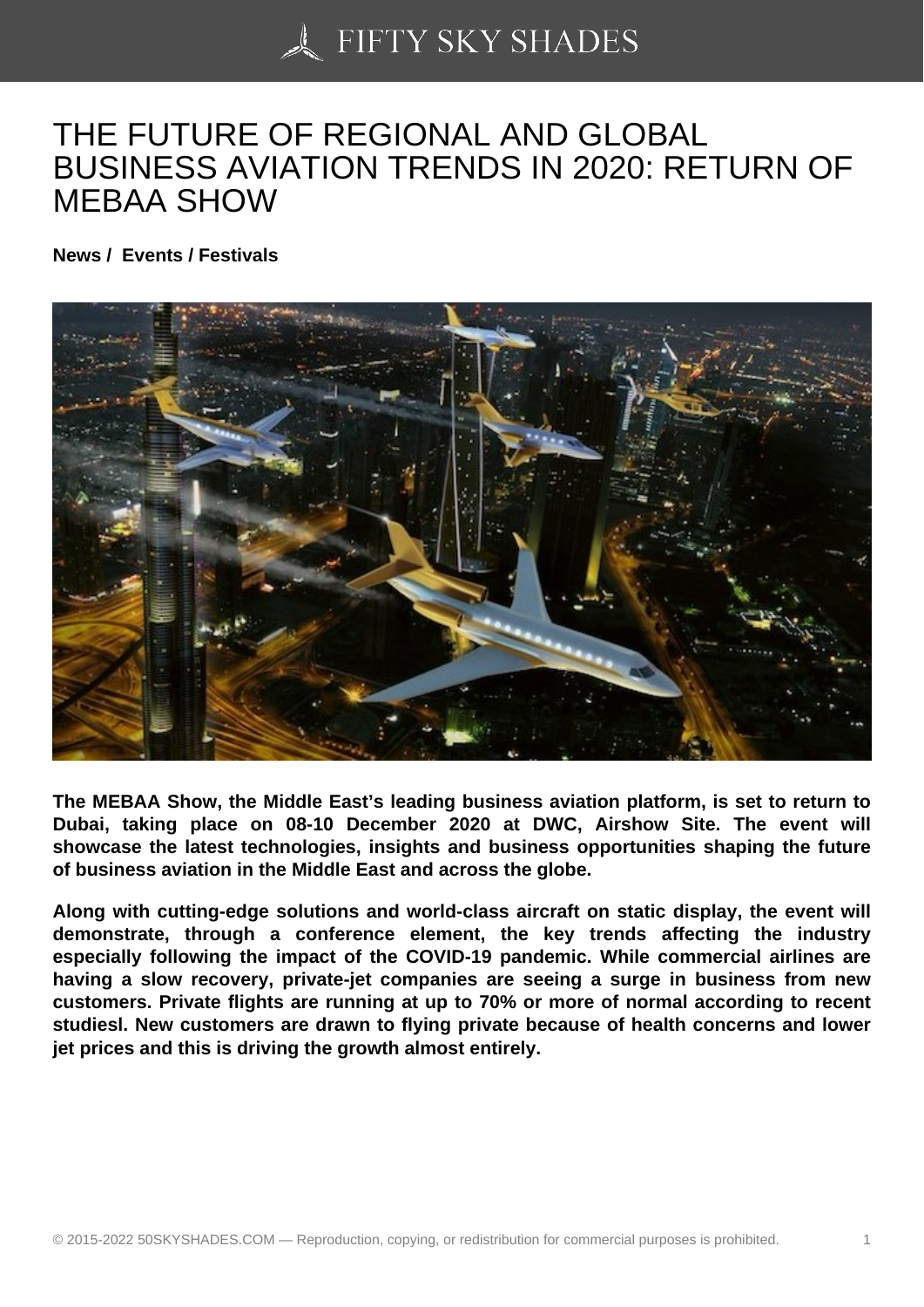**Ali Ahmed Alnaqbi, founding and executive chairman of The Middle East & North Africa Business Aviation Association (MEBAA) commented: "We are excited to announce the return of the MEBAA Show, which will be one of the first aviation industry events to run in physical form this year. We are continually monitoring the COVID-19 situation and are working to ensure all appropriate health and safety measures are in place. The health and safety of our exhibitors, attendees, and staff is our top priority.**



"The 2020 edition will highlight the tremendous opportunities that business aviation presents. It will also showcase the trends that the market is witnessing this year, and how we expect this to unfold in 2021 and subsequent years. By 2037, the Middle East and Asia-Pacific will be the fastest growing markets, with an annual RPK growth rate of 5.7%. We look forward to demonstrating the opportunities that exist as well as welcoming delegates, partners and friends to Dubai once again for this key industry event," added Alnaqbi.

It is expected that more than 7,000 new jets will enter the global private jet industry, of which 10% will be based in the Middle East and North Africa with 682 currently operating in the region. Despite the positive signs, the impact of COVID-19 has been profound and Alnaqbi has called on governments to ensure that business aviation is supported along with commercial aviation.

Alnaqbi recently highlighted that some business aviation firms are facing serious liquidity crunch following the pandemic. The MEBAA chairman has highlighted that business aviation is a sector that complements commercial travel and can restart much quicker than airlines so must be included in government recovery plans. A key part of business aviation's recovery and growth will be based on cooperation between traditional competitors, who must exchange knowledge, information and best practices.